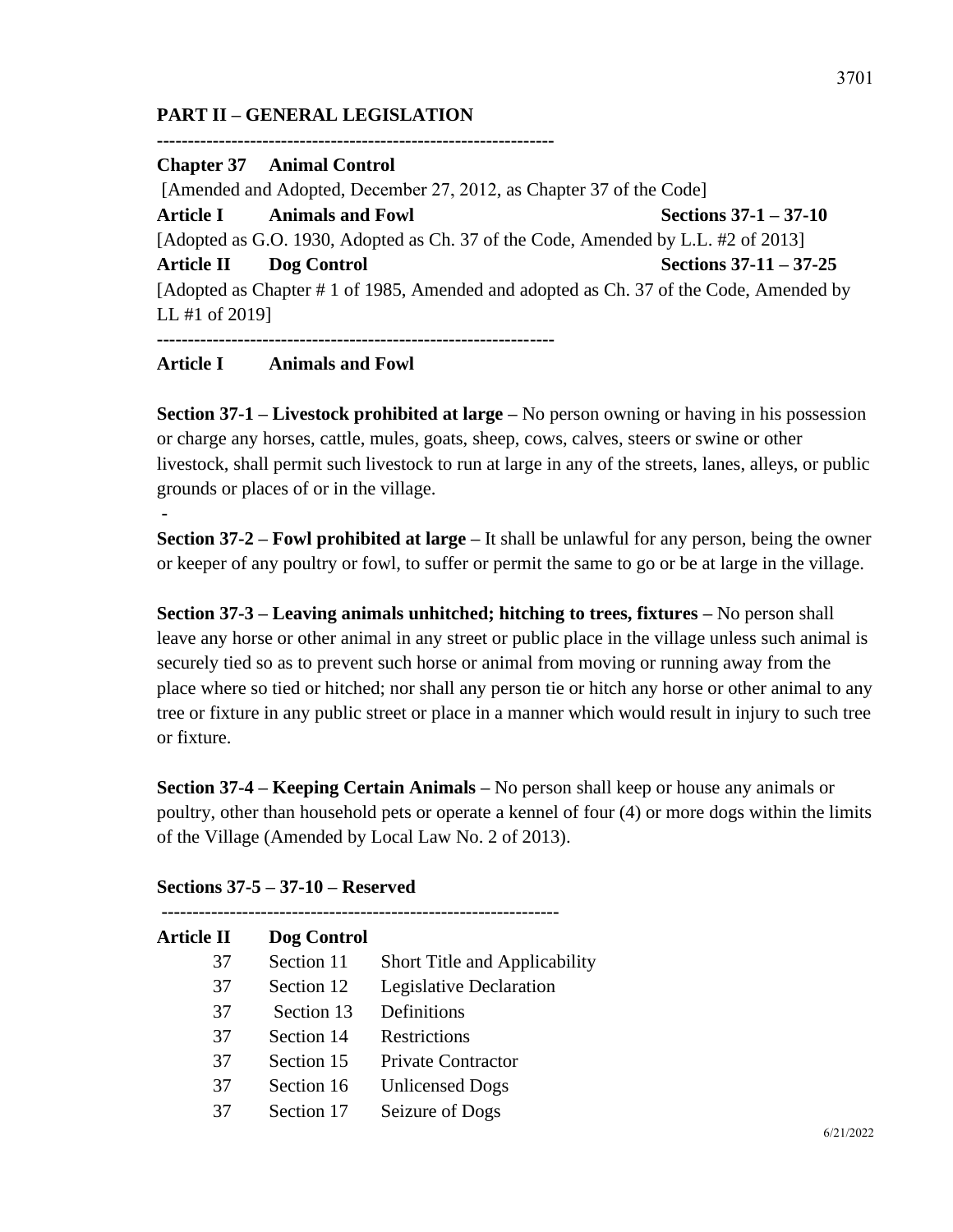3702

- 37 Section 18 Violation & Penalty
- 37 Section 19 Effective Date

**Section 37-11** – **Short Title and Applicability –** This Article shall be known as the Dog Control Law of the Village of Marcellus, New York.

**Section 37-12** – **Legislative Declaration –** It is the purpose of this Article to protect the health, safety and general welfare of the inhabitants of the Village of Marcellus by regulating the actions and behavior of dogs and of their owners in the Village of Marcellus, New York, so as to afford consistent protection of the rights and privileges of the owners of dogs, reasonable control of said animals, and the rights and privileges of other citizens of the Village of Marcellus, New York. This Article is enacted pursuant to Article 7 of the Agriculture and Markets Law of the State of New York and is enacted for the purpose of supplementing the provisions contained in said law. This law is in no way intended to relieve the duties imposed by Article 7 of the Agricultural and Markets Law upon the Dog Control Officer of the Town of Marcellus relative to unlicensed dogs in the Village of Marcellus, New York.

**Section 37-13** – **Definitions –** Unless otherwise expressly indicated, the following terms for the purpose of this Article have a meaning indicated in this Section.

a) "AT LARGE." Any dog shall be deemed at large when it is off the property of its owner and not under restraint of a competent person.

b) "COMPETENT PERSON." Person who is suitably fit, mentally and physically, to control a dog and make it obedient to that person's command or direction.

c) "DOG." Shall include both male and female dogs whether licensed or not and whether female dogs be spayed or not.

d) "IDENTIFIED." As defined in Article 7 of the Agriculture and Markets Law.

e) "OWNER." Any person who owns, keeps, or harbors or has the care, custody or control of a dog. Dogs owned by minors shall be deemed to be in the custody of the minor's parents, or other head of the household in which the minor resides.

f) "RESTRAINT." A dog is under restraint if it is:

1. Controlled by a leash; or

2. In the presence of a competent person and obedient to that person's commands and directions; or

3. On or within a vehicle being driven or parked on any street; or

4. Within the property limits of its owner whether or not said property is the residence of the owner; or

5. Upon the premises of another person not the owner of the dog with the consent of such other person.

**Section 37-14 – Restrictions** – No owner shall: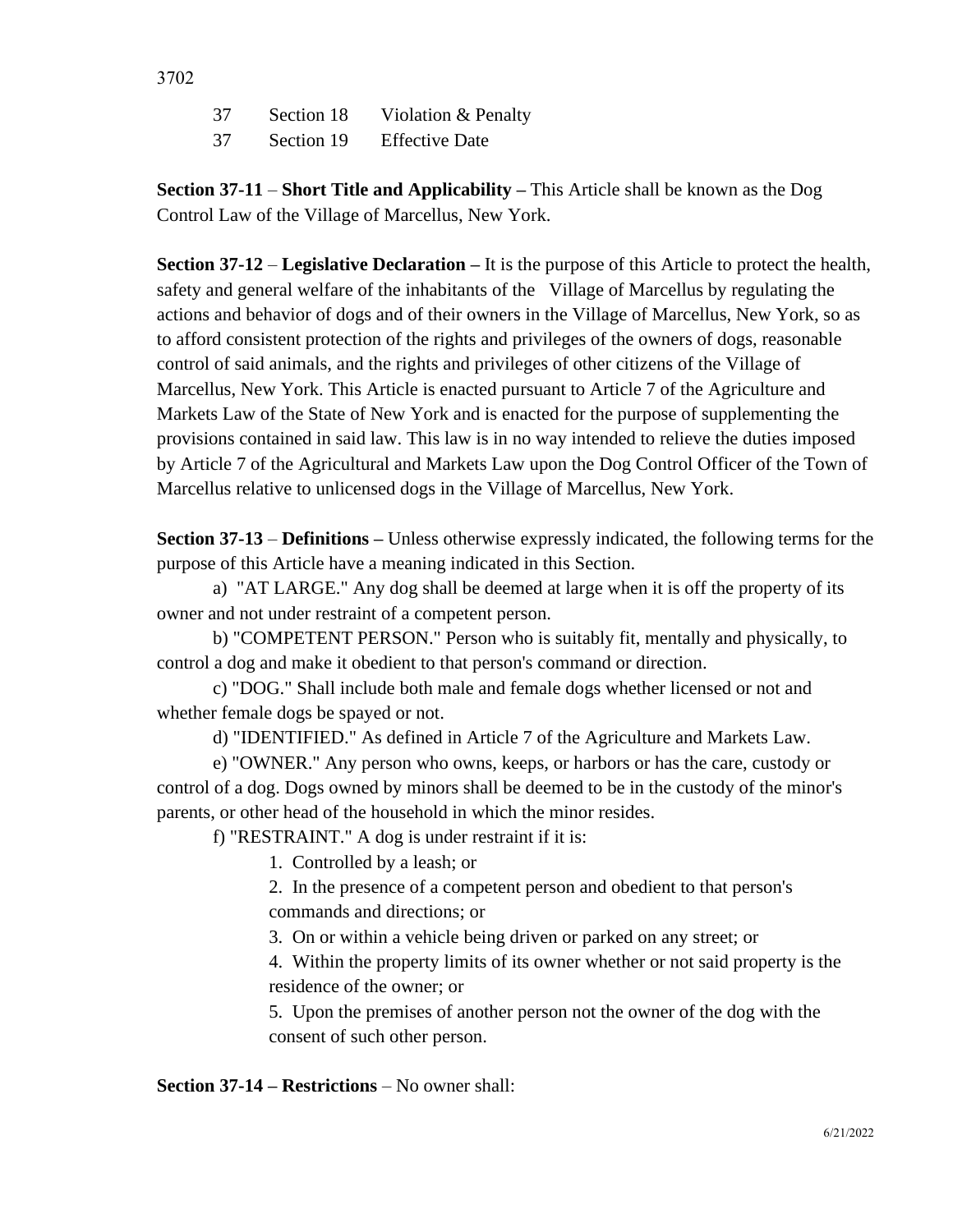a) Permit or allow a dog to run at large within the Village of Marcellus unless such dog shall be restrained as defined herein; or

b) Keep or harbor a dog which howls or barks habitually or continuously so as to disturb the peace and quiet of other persons.

c) No owner shall keep more than three (3) dogs over six months old within the Village. Keeping more than three (3) dogs over six months constitutes a kennel regardless of whether the kennel is for profit or not.

d) Unsanitary deposits prohibited – It shall be unlawful for any person to place, deposit or permit to be deposited in any unsanitary manner on public or private property within the Village, or in any area under the jurisdiction of the Village, any human or animal excrement, garbage or other objectionable waste. (Local Law #1 of 2019, January 28, 2019)

**Section 37-15 – Private Contractor –** The Board of Trustees of the Village of Marcellus may contract with any person or corporation to provide services for seizure of dogs in violation of this Article and shelter of same. Any employee of said private contractor with the village shall be deemed a Dog Control Officer within the meaning of Article 7 of the Agriculture and Markets Law in performing duties within the Village of Marcellus relative to seizure of said dogs under the aforesaid contract.

**Section 37-16 – Unlicensed dogs –** If a dog is seized as being at large in accordance with this Article and said dog is also unlicensed as required by Article 7 of the Agriculture and Markets Law, said un-licensing shall also be considered a violation of this Article.

## **Section 37-17 – Seizure of dogs**

a) CARE OF DOGS. Every dog seized in accordance with this Article shall be properly fed and cared for at the expense of the Village of Marcellus until disposition thereof be made as herein provided.

b) DOGS NOT IDENTIFIED. Each dog which is not identified, whether or not licensed, shall be held for a period of five (5) business days from the day seized during which period the dog may be redeemed by its owner provided that such owner produces proof that the dog has been licensed and has been identified pursuant to the provisions of Article 7 of the Agriculture and Markets Law and further provided that the owner pays the fees hereinafter set forth.

c) IDENTIFIED DOGS. Promptly upon seizure of any identified dog, the owner of record of such dog shall be notified personally or by certified mail by the Village Clerk or the agent of the Village Clerk, return receipt requested, of the facts of seizure and the procedure for redemption. If notification is personally given, such dog shall be held for a period of seven (7) business days after the day said notice is served during which period the dog may be redeemed by the owner. If such notification is made by mail, such dog shall be held for a period of nine